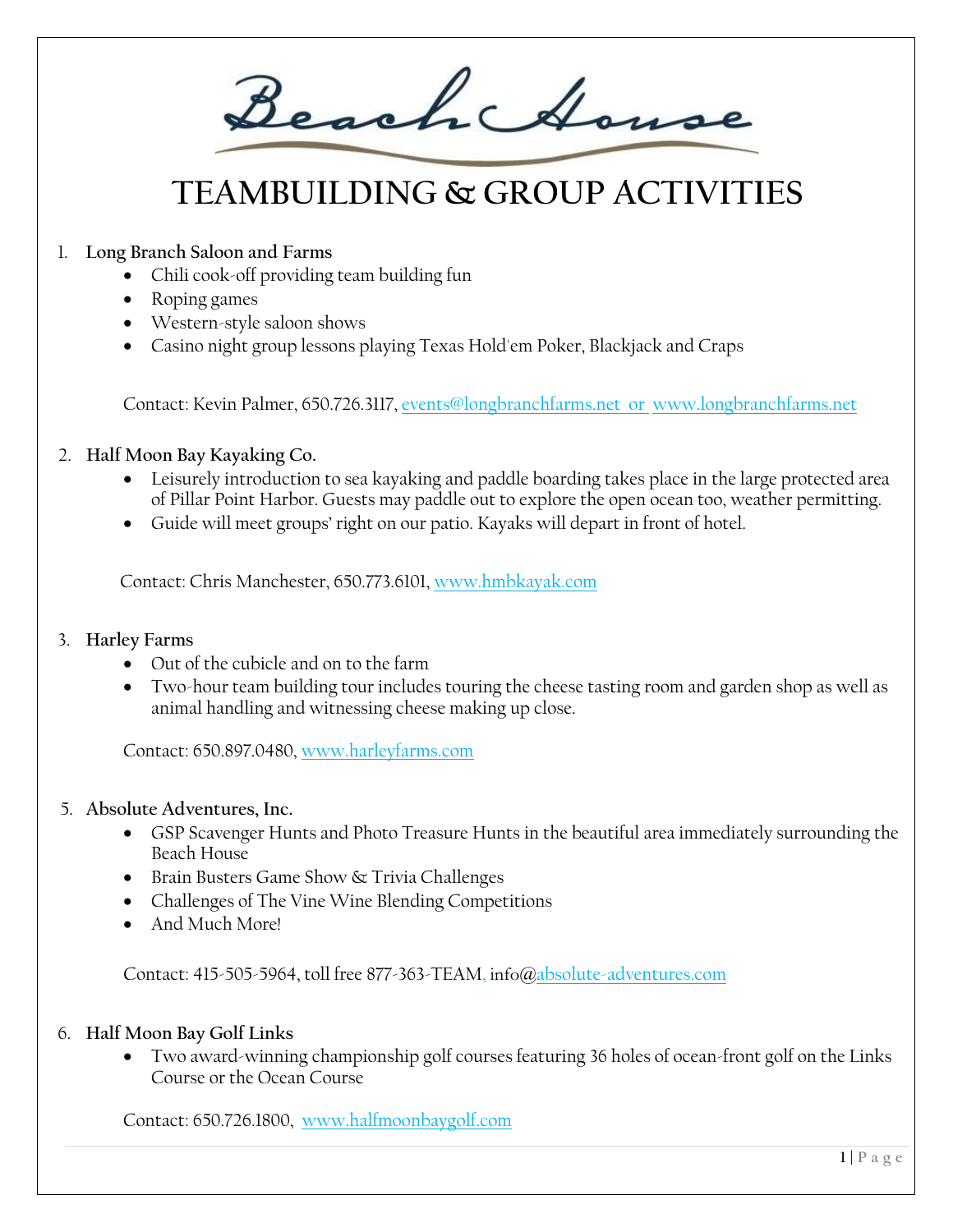Beach Amse

## 7. **La Nebbia Winery**

- Bring a Beach House box lunch or cheese and fruit board and enjoy a picnic and local wine tasting with your friends and colleagues.
- Play a team bocce game in the winery's picturesque surroundings.

Contact: 650.726.9463, [www.lanebbiawinery.com](http://www.lanebbiawinery.com/)

## 8. **Glass Blowing Workshop**

- Enjoy a workshop with hot molten glass at La Nebbia Winery.
- Every attendee will make his or her own pumpkin, heart or paperweight.

Contact: Doug Brown, 650-283-5626

#### 9. **The Beer Experience**

• At the Half Moon Bay Brewing Co. enjoy a fun-filled unique program to learn how their award winning Maverick's beers and Ales pair with food.

Contact: Melanie Hubbert, 650-728-2739 ext. 3, [privateevents@hmbbrewingco.com](mailto:privateevents@hmbbrewingco.com)

## 10. **Group Sightseeing/ Boating/Fishing Excursions**

- **HMB Sportfishing** 650-728-3377
- **Huli Cat** Tom Mattusch, 650-726-2926
- **Riptide**  650-728-8433
- **Oceanic Society tours** 1-800-326-7491 / 415-256-9604

#### **Wine & Canvas - Painting class**

• **S**ipping your favorite wine or cocktail, letting your inner artist out to create a masterpiece and maybe breaking into song throughout the night is what we have planned for you! Leave your cares at the door and dive in to the paint party!

Contact: Carmen 510-287-6939 www.wineandcanvas.com